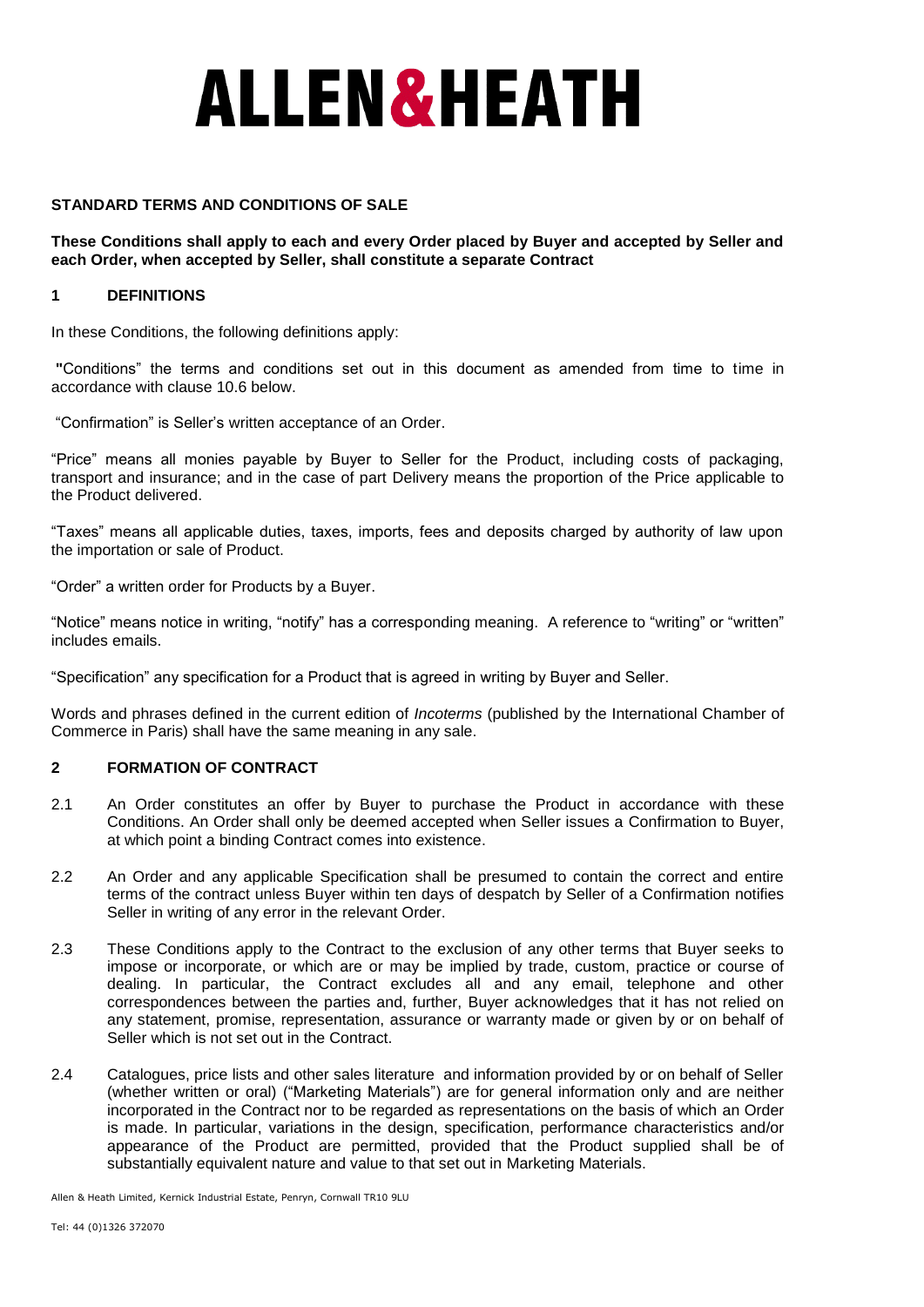### **3 INTELLECTUAL PROPERTY**

All intellectual property rights in and to the Product (including, but not limited to, copyright in any underlying computer software and design of the Product) remain the property of Seller or of Seller's suppliers and may be used by Buyer only in the proper operation of the Product.

## **4 CONFIDENTIAL INFORMATION**

- 4.1 Buyer shall keep in strict confidence all sales and user literature, quotations and prices, technical and commercial know-how, specifications, inventions or processes relating to the Product and/or the business of Seller (the "Confidential Information") and Buyer shall not copy or use such Confidential Information for purposes other than those for which they have been provided to the Buyer or any prospective Buyer. Buyer shall only disclose such Confidential Information to those of its employees, agents and subcontractors who need to know it for the purpose of discharging Buyer's obligations under the Contract, and shall ensure that such employees, agents and subcontractors comply with the obligations set out in this clause as though they were a party to the Contract. The Buyer may also disclose such of the Confidential Information as is required to be disclosed by law, any governmental or regulatory authority or by a court of competent jurisdiction. This clause 4.1 shall survive termination of the Contract.
- 4.2 To the extent that the Product is to be manufactured in accordance with a Specification supplied by Buyer, Buyer shall indemnify Seller against all liabilities, costs, expenses, damages and losses (including any direct, indirect or consequential losses, loss of profit, loss of reputation and all interest, penalties and legal and other professional costs and expenses) suffered or incurred by Seller in connection with any claim made against Seller for actual or alleged infringement of a third party's intellectual property rights arising out of or in connection with the Seller's use of the Specification. This clause 4.3 shall survive termination of the Contract.

## **5 DELIVERY**

- 5.1 Unless otherwise expressly stated in the Order and in the corresponding Confirmation, all Products are supplied and delivered on FCA terms under Incoterms® 2010 ex Seller's warehouse in England or, where applicable, Seller's manufacturer's premises in China ("Delivery Location"). Where any variation to the FCA terms is specifically requested by Buyer and agreed and confirmed in writing by Seller, Buyer shall bear the cost of any additional packing, freight, ancillary charges and insurance resulting from such variation. Buyer shall collect the Product within three Business Days of Seller notifying Buyer that the Product is ready.
- 5.2 Seller may make part deliveries of the Product, provided that each part ("Part") shall be capable of use or resale on its own; each such Part may, in Seller's absolute discretion, be invoiced separately, and, as a consequence, constitute a separate Contract. Any delay in delivery or defect in a Part shall not entitle Buyer to cancel any other Part.
- 5.3 Unless otherwise expressly stated in an Order and in the corresponding Confirmation, any delivery dates specified in an Order and in the corresponding Confirmation are indicative only, and the time of delivery is not of the essence. If Seller fails to deliver the Product by the date set out in the relevant Order and corresponding Confirmation ("Delivery Date"), at any time after the Delivery Date, Buyer may serve on Seller such Notice as is reasonable in the circumstances (but in any event of not less than 61 days) ("Delivery Notice") making time to deliver the Product of the essence; Seller may, within 21 days after receiving a Delivery Notice, instead of delivering the relevant Product, by counter Notice to Buyer, rescind the Contract or any severable part thereof and in such case shall have no further liability to Buyer on the rescinded Contract or part thereof, except to return the Price or (where applicable) such proportion thereof as may apply to the undelivered Product.

Allen & Heath Limited, Kernick Industrial Estate, Penryn, Cornwall TR10 9LU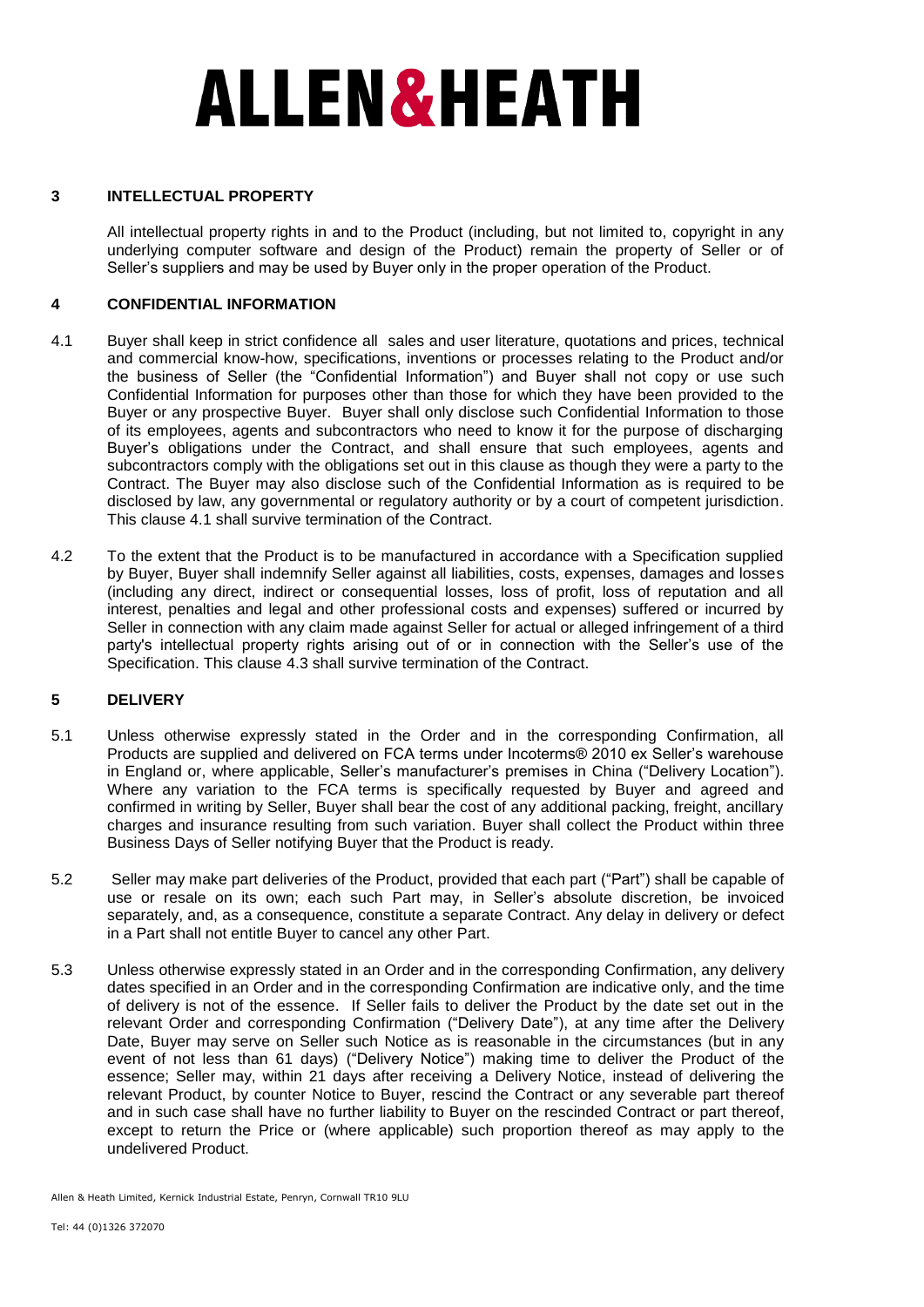- 5.4 Seller shall not be liable for any delay in delivery of the Product that is cause by a Force Majeure Event (as defined in clause 6.2 below) or Buyer's failure to provide Seller with adequate delivery instructions or any instructions that are relevant to the supply of the Product.
- 5.5 Unless otherwise stated in an Order and in the corresponding Confirmation, all Products are sold with the benefit of a manufacturer's guarantee in the manufacturer's standard form; a print of the applicable form is available upon written request. The guarantee shall be in substitution for, and in exoneration of , all other liability of Seller and manufacturer for defective goods. Seller, when not the manufacturer, contracts as an agent for the manufacturer for the purpose of this paragraph. Where repairs or replacements are undertaken with the benefit of a guarantee, the terms of this paragraph shall apply to the repair or replacement as they apply to goods sold.

## **6 LIMITATION OF LIABILITY**

- 6.1 Except where otherwise provided by a provision of law which can not be excluded by contract, Product is sold subject to the condition that in relation to any claim properly made by Buyer, where in contract or otherwise (except any claim for death or personal injury caused by negligence for which the Person against whom the claim is made is responsible) the liability of Seller arising under or in connection with the Contract, whether in contract, tort, breach of statutory duty or otherwise, shall in no circumstances exceed the Price of the Product which is the subject of the claim; and in any event Seller shall not be liable for any economic loss, loss of profit or indirect or consequential losses arising out of or in connection with the Contract. Seller shall not be responsible for, or for the consequences of, any repairs undertaken by Buyer, any sub-purchaser or any other third parties.
- 6.2 It is a condition of the Contract that Seller shall not be in breach of these Conditions nor liable for delay in performing, or failure to perform, any of its obligations under these Conditions if such delay or failure result from events, circumstances or causes beyond its reasonable control ("Force Majeure Event"), including (but not limited to) any delay, defect or omission resulting from acts of God, acts of any national, supranational or public authority, industrial disputes, unavailability or delay in supply of material or labour on normal commercial terms, or Buyer's failure to provide Seller with adequate delivery or any other instructions that are relevant to the supply of Products or any other matter, whether or not of like nature, which is wholly or partly outside the control of Seller.

## **7 TITLE**

- 7.1 Title in the Product shall not pass to Buyer until Seller receives payment in full for the Product.
- 7.2 Risk passes to Buyer on completion of delivery. Buyer will at its own expense insure the Product in their full value against all usual risks from the date of delivery. So long as the title in the Property remains vested in Seller, Buyer will have no insurable interest therein (save as to any surplus over Buyer's liability to Seller) and any proceeds of insurance shall be held by Buyer on trust for Seller.
- 7.3 Immediately upon receipt by Buyer or Buyer's designated recipient of the Product, Buyer shall examine and test the Product and, as a condition precedent to any claim that may be brought by Buyer, shall give timely Notice to Seller, and to the carrier if applicable, of any missing or defective Product. Buyer shall be deemed to have accepted the Product unconditionally unless Notice of a claim is given by Buyer to Seller within 14 days after delivery of the Product to which the claim relates.
- 7.4 If Buyer fails to accept delivery of the Product within five Business Days of Seller notifying Buyer that the Product is ready then, except where such failure to deliver is caused by a force majeure event or Seller's failure to comply with its obligations under the Contract, (i) delivery of the Product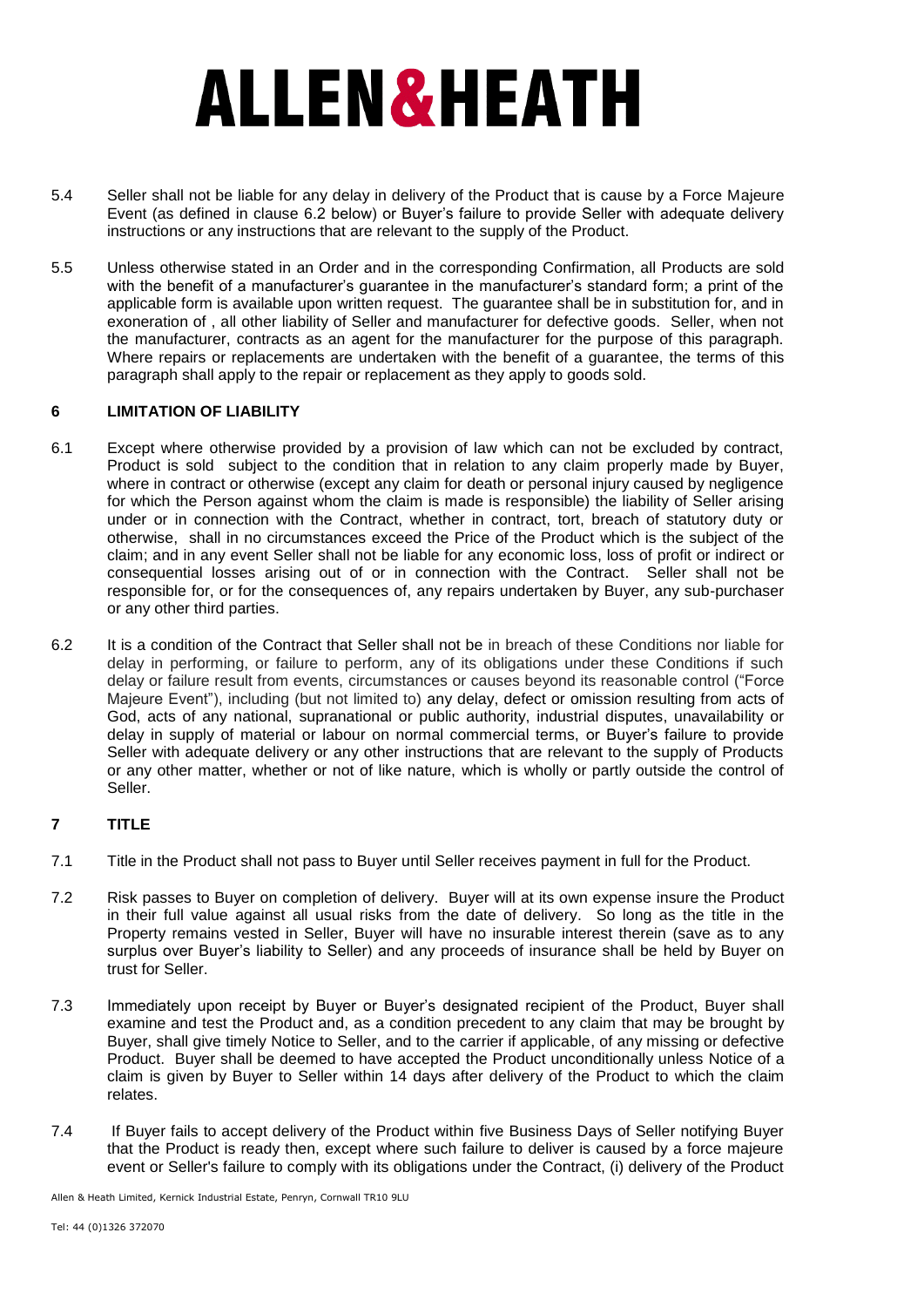shall be deemed to have been completed at 9.00 a.m. on the fifth Business Day after the day on which Seller notifies Buyer that the Product is ready; and (ii) Seller shall store the Product until delivery takes place and charge Buyer for all related costs and expenses (including insurance).

## **8 PAYMENT**

- 8.1 The Price is exclusive of Taxes including (but not limited to) value added tax (VAT). Buyer shall, on receipt of a VAT invoice from Seller, pay to Seller such additional amounts in respect of VAT as are chargeable on the supply of the Product.
- 8.2 Payment is deemed to have been made when the whole Price, together with all and any applicable Taxes, have been received by Seller in cash or by unconditional credit to Seller's account at a bank and branch designated by Seller. Seller may exercise its statutory right to claim interest and compensation for debt recovery costs if Buyer fails to pay the Price in accordance with the terms of the Contract. Seller will charge interest on all overdue debts at a rate of 8% above the current HSBC Base Rate.
- 8.3 Buyer shall pay all amounts due under the Contract in full without any set-off, counterclaim, deduction or withholding (except for any deduction or withholding required by law). Seller may at any time, without limiting any other rights or remedies it may have, set off any amount owing to it by Buyer against any amount payable by Seller to Buyer.
- 8.4 Seller shall invoice Buyer for the Product on or at any time before completion of delivery. Buyer shall pay each invoice in full and cleared funds within twenty Business Days of the date of the relevant invoice ("Due Date"). Time for payment of each invoice is of the essence. Products are sold upon the condition that full payment of the Price and Taxes will be made by the Buyer on or before delivery. If it appears to Seller, in Seller's unfettered discretion, that there is doubt for any reason (whether or not as a result of the financial circumstances of Buyer) that Buyer will not be in a position to pay the Price and Taxes for all or any part of an Order in full by the Due Dates, Seller may, notwithstanding any terms for payment otherwise agreed in the Contract, by Notice to Buyer, require that immediate payment is made by Buyer of the relevant sum. If payment is not so made by the Buyer within seven days of the date of such Notice, Seller may in its discretion and without prejudice to Seller's claim for damages for breach of contract:
	- 8.4.1 suspend work on the whole or any part of the Contract; and/or
	- 8.4.2 then, or at any subsequent time thereafter, terminate the Contract with immediate effect.
- 8.5 Seller may accept as security for payment an unconditional guarantee by, or a transferable and divisible letter of credit drawn on or confirmed by, a London bank.
- 8.6 If the Seller grants credit to the Buyer, Seller may at any time reduce, suspend or withdraw credit facilities to Buyer without stating any reason for such reduction, suspension or withdrawal. In particular, Seller may withdraw credit facilities to Buyer if Buyer, or any member of the Buyer's group or other Person with whom Buyer is associated, has committed or threatens to commit any breach of contract with the Seller or any associate of the Seller, or is or, in Seller's sole opinion, appears likely to become insolvent. For the avoidance of doubt, if the Seller grants credit to the Buyer, the provisions of this clause 8.6 shall take precedence over clause 8.4 above.
- 8.7 If at the Due Date, there are any monies owed by Buyer to Seller and unpaid (whether or not then payable) ("Outstanding Sums"), and such Outstanding Sums are not fully covered by a letter of credit or bank guarantee, then title in all and any Products supplied by Seller to Buyer under the Contract shall nevertheless remain vested in Seller until all such Outstanding Sums are discharged by Buyer in full. Buyer shall have the right to use the Products, but not to affix them to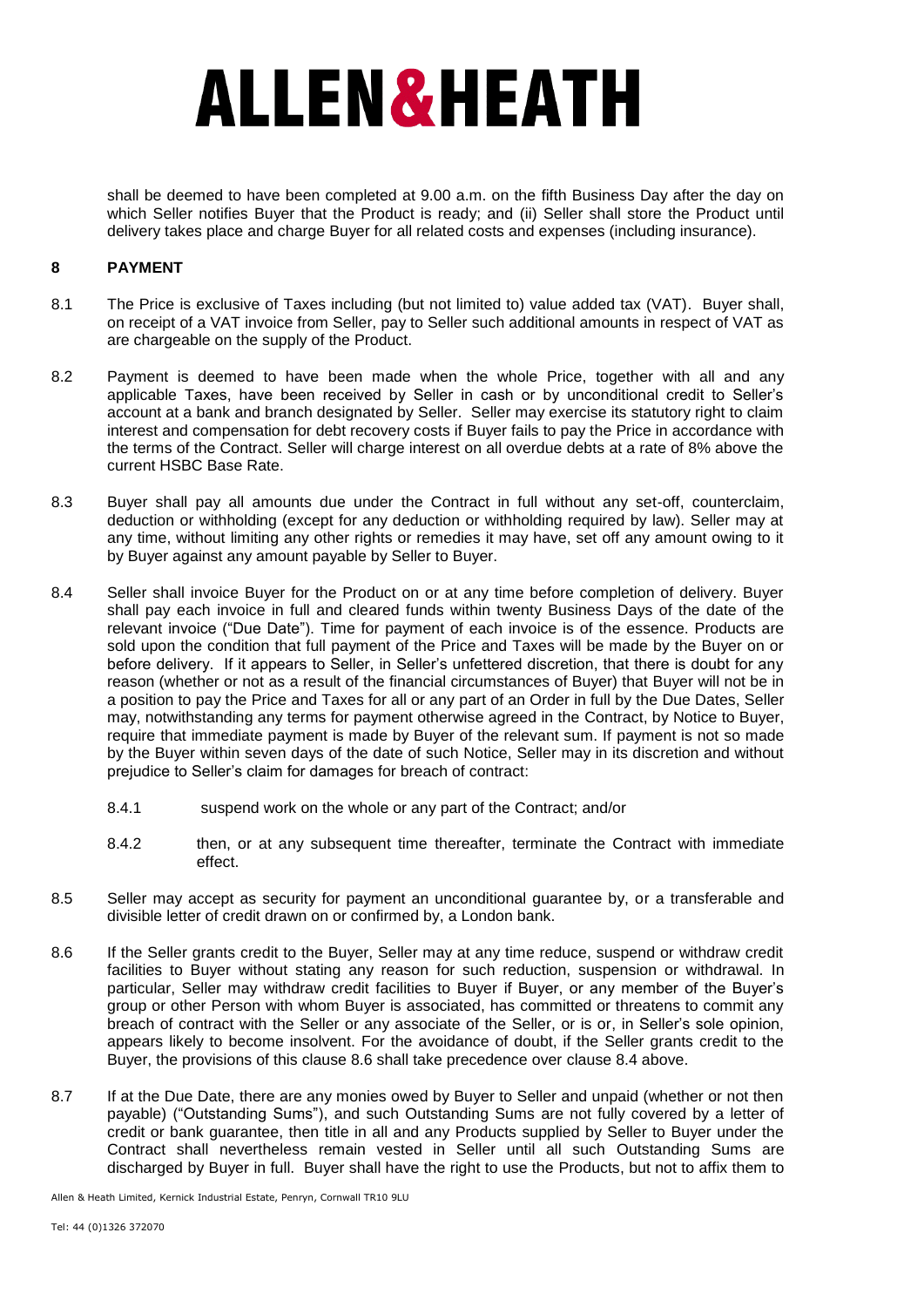land or premises or incorporate them in other products. If Buyer is a distributor or dealer of Seller, then Buyer may sub-sell the Products, retaining title on trust for Seller until payment of the Outstanding Sums. Buyer authorises Seller to recover such Products in Buyer's name from any sub-purchaser. Buyer authorises Seller to collect the proceeds of any subsale as if the subsale had been made by Buyer as agent for Seller, to give a good receipt and to retain for Seller's own account all monies payable by Buyer. Buyer will give or procure for Seller and its agents free access to premises and equipment in which Products and all accounts and records relating the subsales of the Product, are stored, and will without charge to Seller procure that its servants and agents render such assistance as Seller may reasonably require to give effect to these provisions. Seller will account to Buyer for any surplus collected from sub-purchasers, less costs of collection, above the monies owed by Buyer to Seller.

## **9 COMPLIANCE WITH LAWS AND POLICIES**

9.1 General

The Buyer shall at its own expense comply with all laws and regulations relating to its activities under this Contract, as they may change from time to time, and with any conditions binding on it in any applicable licences, registrations, permits and approvals.

9.2 Economic Sanctions Policy

The Buyer shall, with respect to the Goods, comply with the Seller's Economic Sanctions Policy (a copy of which is available on the Seller's website, as updated by notification to the Buyer from time to time.

- 9.3 Anti-money laundering
- 9.4 The Buyer warrants, represents and undertakes that the operations of the Buyer and its subsidiaries have been and will be, at all times and in all material respects, conducted in compliance with all applicable financial recordkeeping and reporting requirements, including applicable anti-money laundering statutes of jurisdictions where the Buyer and its subsidiaries conduct business, the rules and regulations thereunder and any related or similar rules, regulations or guidelines, issued, administered or enforced by any governmental agency (collectively, the "Anti-Money Laundering Laws"), and no action, suit or proceeding by or before any court or governmental agency, authority or body or any arbitrator involving the Buyer or any of its subsidiaries with respect to the Anti-Money Laundering Laws is pending or, to the Buyer's best knowledge, threatened.

## **10 ANTI-BRIBERY COMPLIANCE**

- 10.1 Buyer shall:
	- 10.1.1 at its own expense comply with all applicable laws, statutes and regulations relating to anti-bribery and anti-corruption as they may change from time to time, including but not limited to the UK Bribery Act 2010;
	- 10.1.2 not engage in any activity, practice or conduct which would constitute an offence under sections 1, 2 or 6 of the Bribery Act 2010 if such activity, practice or conduct had been carried out in the UK;
	- 10.1.3 comply with the Seller's Anti-bribery Policy (available on the Seller's website) and which may be updated from time to time ("Relevant Policy");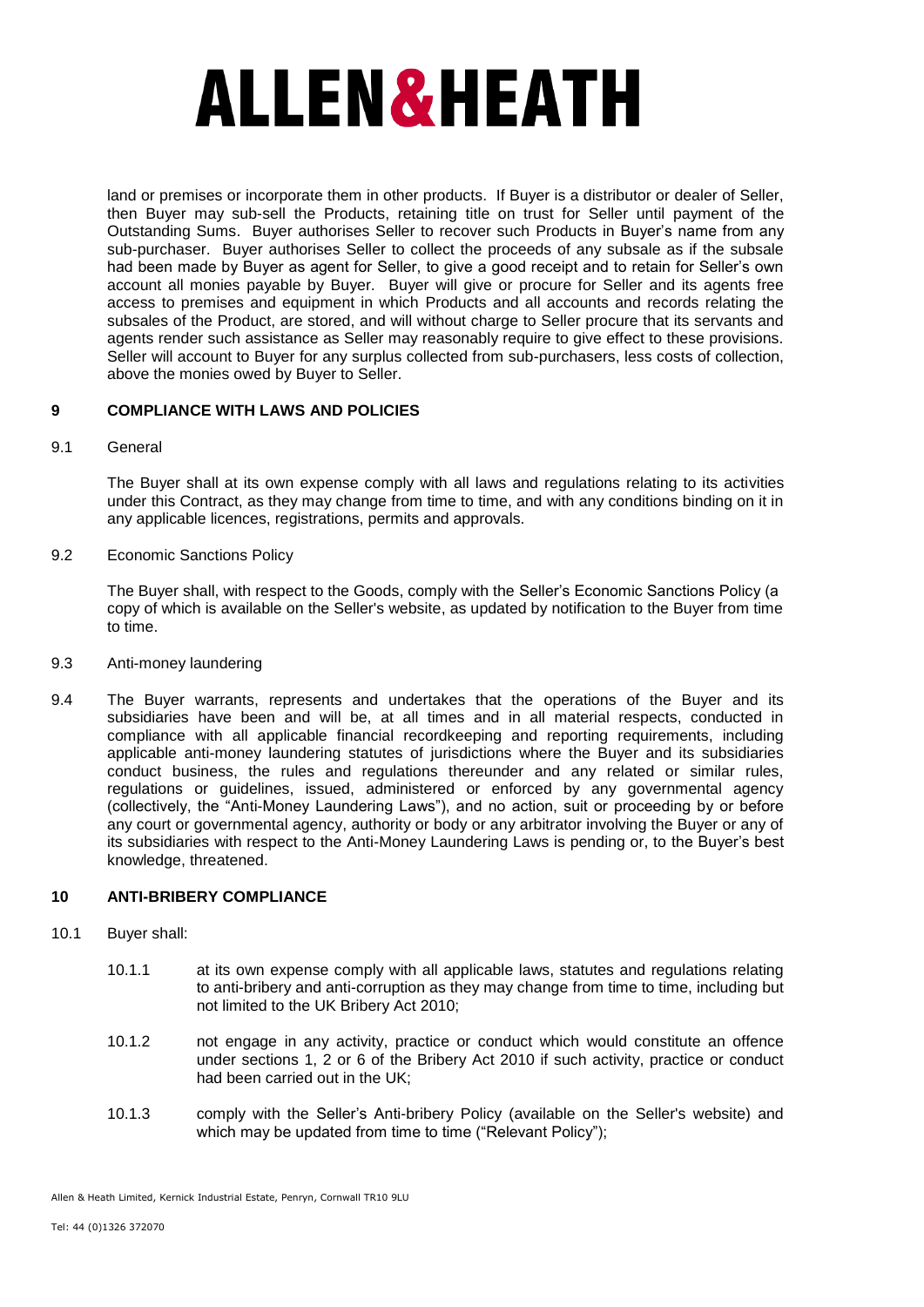- 10.1.4 maintain in place throughout the term of this Contract its own policies and procedures, including but not limited to adequate procedures (as determined in the Bribery Act 2010), to ensure compliance with the Relevant Requirements, the Relevant Policy and Condition 13.1.2, will enforce them where appropriate;
- 10.1.5 promptly report to Seller any request or demand for any undue financial or other advantage of any kind received by it in connection with the performance of this Contract;
- 10.1.6 immediately notify the Seller (in writing) if a foreign public official becomes an officer or employee of the Buyer or acquires a direct or indirect interest in the Buyer, and the Buyer warrants that it has no foreign public officials as direct or indirect owners, officers or employees at the date of this Contract; and
- 10.1.7 ensure that any person associated with it (as determined in the Bribery Act 2010) who is performing services or providing goods in connection with this Contract does so only on the basis of a written contract which imposes on and secures from such person terms equivalent to this Condition 10.1 ("Relevant Terms"). The Buyer shall be responsible for the observance and performance by such persons of the Relevant Terms, and shall be directly liable to the Seller for any breach by such persons of any of the Relevant Terms.
- 10.2 Breach of Condition 10.1 shall be deemed a material breach.
- 10.3 For the purpose of Condition 10.1, the meaning of adequate procedures and foreign public official and whether a person is associated with another person shall be determined in accordance with section 7(2) of the Bribery Act 2010 (and any guidance issued under section 9 of that Act), sections 6(5) and 6(6) of that Act and section 8 of that Act respectively.

## **11 TERMINATION**

- 11.1 If Buyer becomes subject to any of the events listed in clause 10.1, Seller may terminate the Contract with immediate effect by giving Notice to Buyer.
- 11.2 For the purposes of clause 11.1, the relevant events are:
	- 11.2.1 Buyer suspends, or threatens to suspend, payment of its debts, or is unable to pay its debts as they fall due or admits inability to pay its debts, or (being a company or limited liability partnership) is deemed unable to pay its debts within the meaning of section 123 of the Insolvency Act 1986, or (being an individual) is deemed either unable to pay its debts or as having no reasonable prospect of so doing, in either case, within the meaning of section 268 of the Insolvency Act 1986, or (being a partnership) has any partner to whom any of the foregoing apply;
	- 11.2.2 Buyer commences negotiations with all or any class of its creditors with a view to rescheduling any of its debts, or makes a proposal for or enters into any compromise or arrangement with its creditors;
	- 11.2.3 (a petition is filed, a notice is given, a resolution is passed, or an order is made, for or in connection with the winding up of Buyer, other than for the sole purpose of a scheme for a solvent amalgamation of Buyer with one or more other companies or the solvent reconstruction of Buyer;

Allen & Heath Limited, Kernick Industrial Estate, Penryn, Cornwall TR10 9LU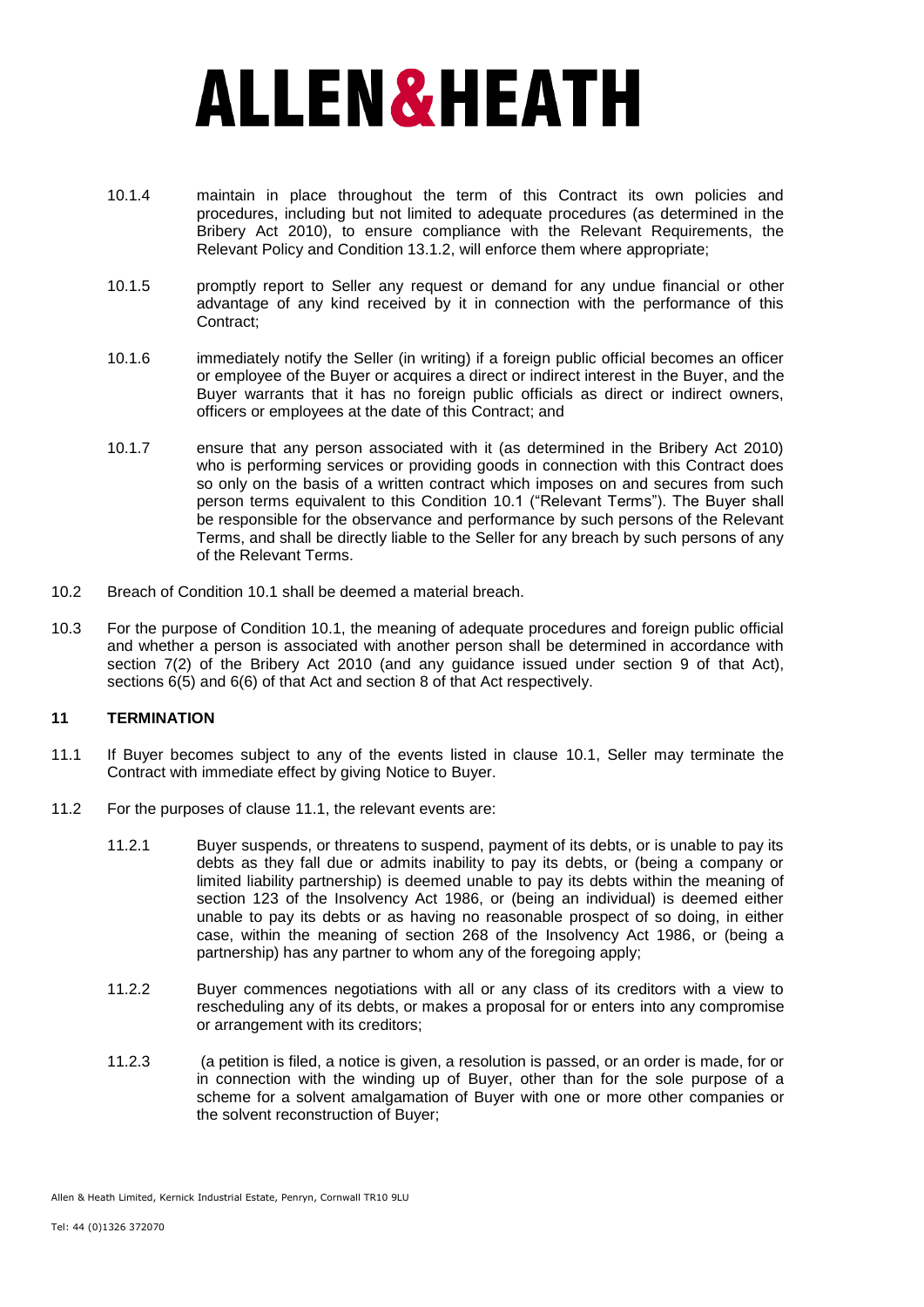- 11.2.4 an application is made to court, or an order is made, for the appointment of an administrator or if a notice of intention to appoint an administrator is given or if an administrator is appointed over Buyer;
- 11.2.5 the holder of a qualifying floating charge over Buyer's assets has become entitled to appoint or has appointed an administrative receiver;
- 11.2.6 a Person becomes entitled to appoint a receiver over Buyer's assets or a receiver is appointed over Buyer's assets;
- 11.2.7 a creditor or encumbrancer of Buyer attaches or takes possession of, or a distress, execution, sequestration or other such process is levied or enforced on or sued against, the whole or any part of its assets and such attachment or process is not discharged within 14 days;
- 11.2.8 any event occurs, or proceeding is taken, with respect to Buyer in any jurisdiction to which it is subject that has an effect equivalent or similar to any of the events mentioned in clause 10.1 to clause 10.2 (inclusive);
- 11.2.9 Buyer suspends, threatens to suspends, ceases or threatens to cease to carry on all or a substantial part of its business;
- 11.2.10 Buyer's financial position deteriorates to such an extent that in the Seller opinion Buyer's capability to adequately fulfil its obligations under the Contract has been placed in jeopardy
- 11.3 Without limiting its other rights or remedies, Seller may suspend provision of the Product under the Contract or any other contract between Buyer and Seller if Buyer becomes subject to any of the events listed in clause 10.1 to clause 10.2, or the Seller reasonably believes that Buyer is about to become subject to any of them, or if Buyer fails to pay any amount due under the Contract on the due date for payment.
- 11.4 On termination of the Contract for any reason Buyer shall immediately pay to the Seller all of Seller's outstanding unpaid invoices and interest.
- 11.5 Termination of the Contract, however arising, shall not affect any of the parties' rights, remedies, obligations and liabilities that have accrued as at termination.
- 11.6 Clauses which expressly or by implication survive termination of the Contract shall continue in full force and effect.

### **12 GENERAL**

- 12.1 [intentionally deleted].
- 12.2 All and any Products ordered by Buyer are ordered and bought by Buyer for its own account, and nothing in these Conditions is intended to or shall be deemed to:
	- 12.2.1 establish any partnership or joint venture between Buyer and Seller;
	- 12.2.2 constitute any party to the Contract the agent of another party; or
	- 12.2.3 authorise any party to the Contract to make or enter into any commitments for or on behalf of any other party.